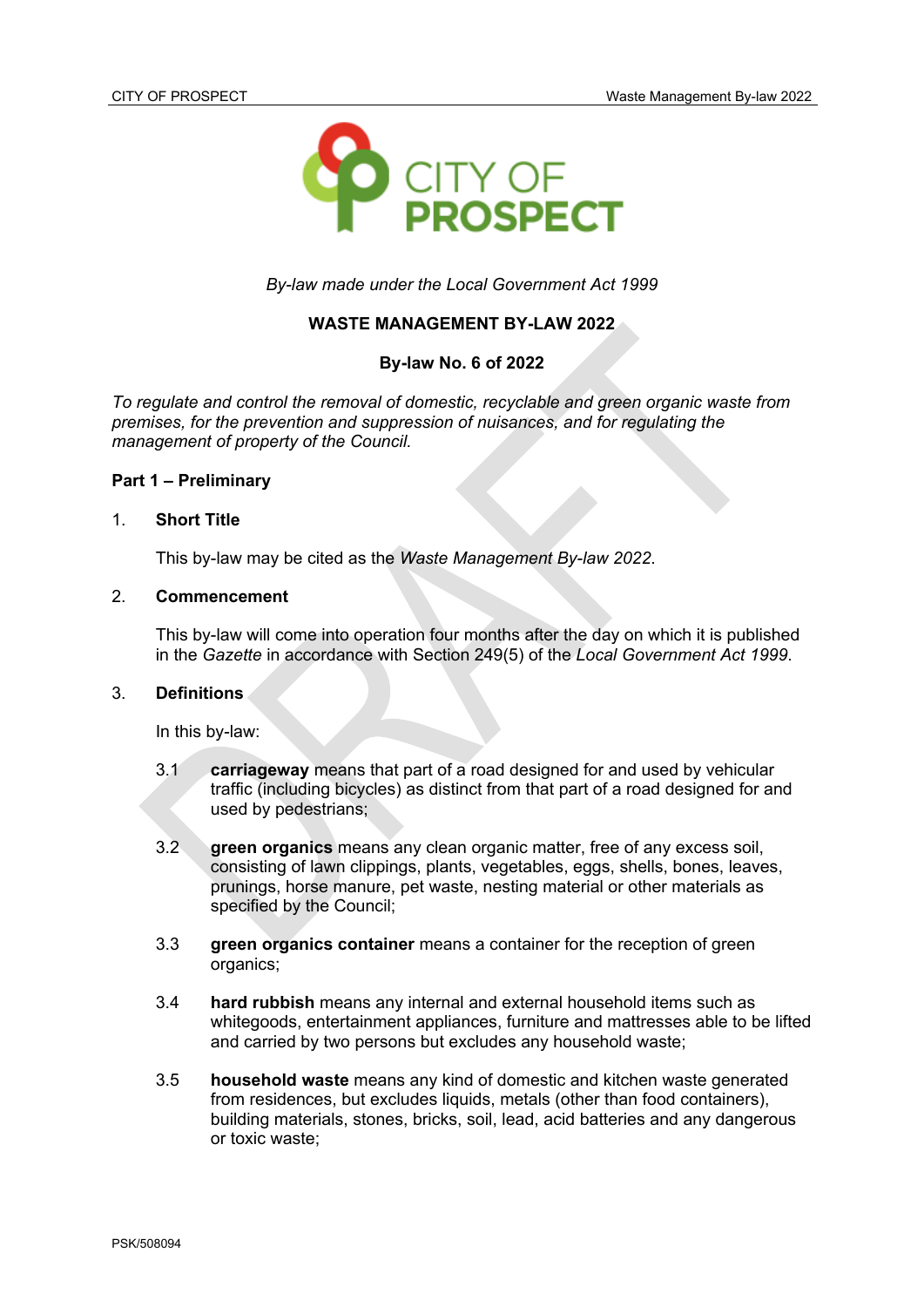- 3.6 **household waste container** means a container for the reception of household waste;
- 3.7 **recyclables** means newspapers, magazines, paper, cardboard, plastic containers of a type specified by the Council, tins, cans, glass, milk and juice containers, solid plastic material and other materials as specified by the Council;
- 3.8 **recyclables container** means a container for the reception of recyclables.

## **Part 2 – Waste Collection**

# 4. **Provide Containers**

- 4.1 An occupier of domestic premises must keep on his or her premises a household waste container and a recyclables container as approved by the Council.
- 4.2 An occupier of domestic premises may keep on his or her premises a green organics container as approved by the Council.

### 5. **Management of Waste Collection Service**

An occupier of premises must:

### 5.1 **Household Waste**

- 5.1.1 ensure that the household waste container kept on his or her premises is approved by the Council; and
- 5.1.2 ensure that the household waste container contains only household waste;

# 5.2 **Recyclables**

- 5.2.1 ensure that the recyclables container kept on his or her premises is approved by the Council; and
- 5.2.2 ensure that the recyclables container contains only recyclables;

### 5.3 **Green Organics**

- 5.3.1 ensure that the green organics container be a container that is approved by the Council; and
- 5.3.2 ensure that the green organics container contains only green organics;

## 5.4 **Keep Container Clean**

cause each container to be kept in a clean and sanitary condition, maintained in good order and repair, and kept waterproof at all times;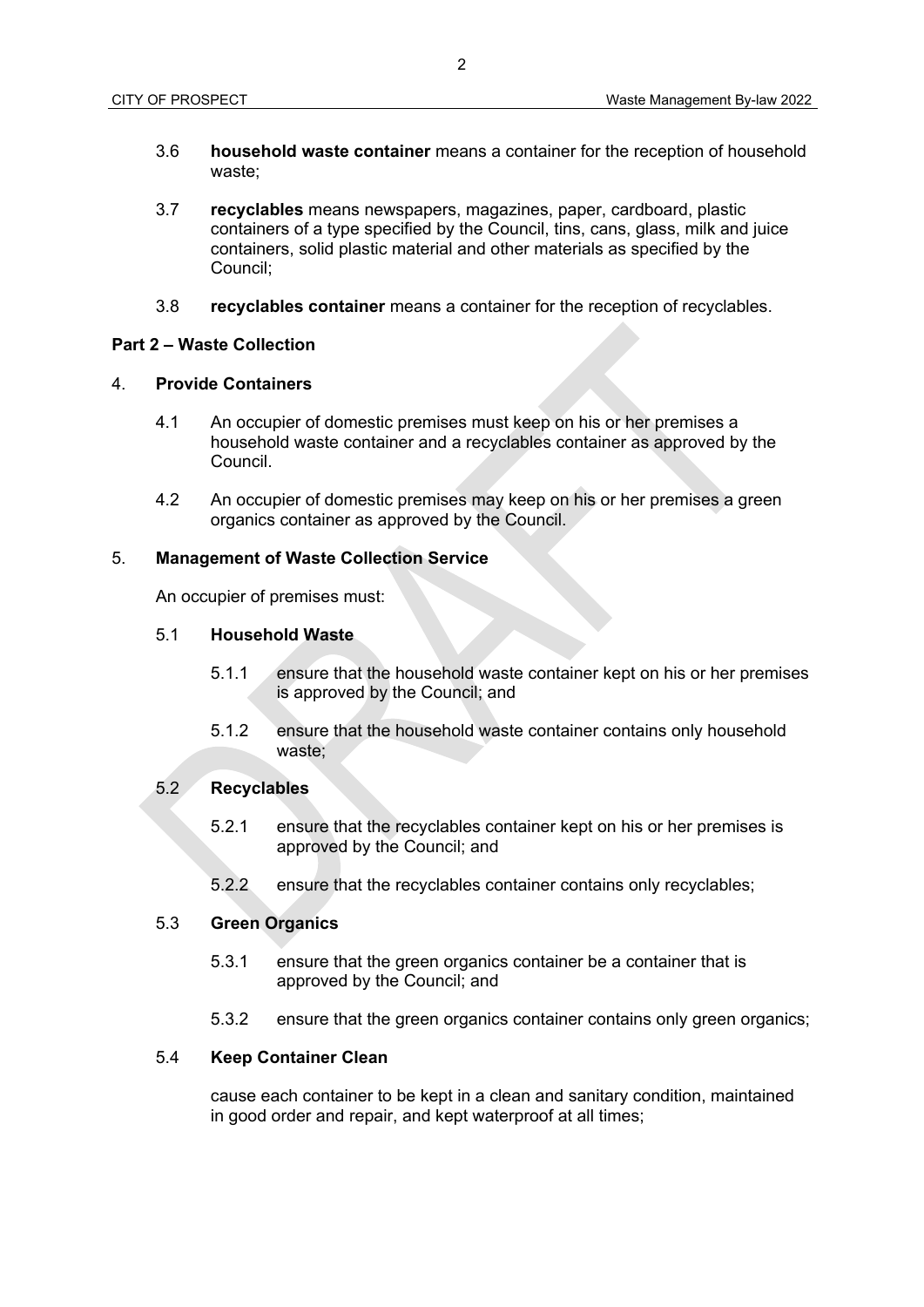# 5.5 **Sealing of Container**

cause the lid of each container to continuously and securely cover the container body except when waste is being deposited in or removed from the container;

# 5.6 **Damage**

ensure that each container is maintained so that it is not damaged or worn to the extent that:

- 5.6.1 it is not robust;
- 5.6.2 the container body is not watertight;
- 5.6.3 it is unable to be moved on its wheels efficiently;
- 5.6.4 the lid does not seal on the container when closed;
- 5.6.5 its efficiency or use is otherwise impaired;

# 5.7 **Collection Services**

- 5.7.1 An occupier of premises must facilitate the collection and removal of household waste, recyclables or green organics from their premises by placing the relevant waste container out for collection in accordance with:
	- 5.7.1.1 the **collection service requirements** specified in clause 5.7.2; or
	- 5.7.1.2 the terms of any permit granted by the Council for the placement of waste containers; or
	- 5.7.1.3 as otherwise approved by the Council.
- 5.7.2 The collection service requirements for the collection of household waste containers, recyclables containers and green organics containers are: